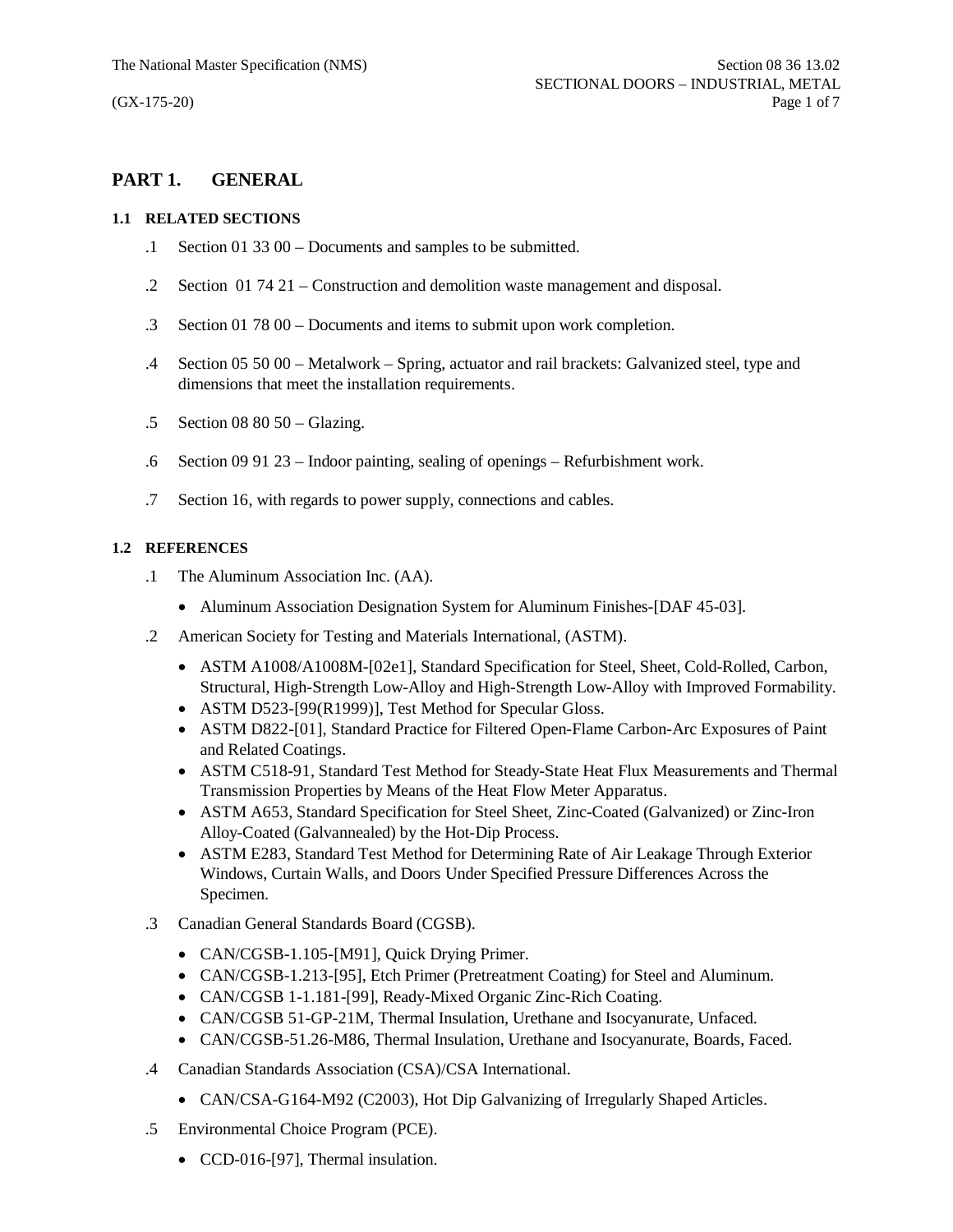- · CCD-047a-[98], Coatings, paints.
- · CCD-048-[95], Recycled water-borne surface coatings.

### **1.3 DESCRIPTION OF THE WORKS**

- .1 Design requirements
	- Exterior doors and associated rails shall be designed to withstand a wind load of 1 kPa, with a deflection in the horizontal plane that does not exceed 1/240 of the width of the door opening. They shall be designed to comply with industry standards (DASMA).
	- Sectional doors shall have a thermal resistance value (RSI) of 2.81, according to standard ASTM C-518-91.
	- The doors and associated rails shall be designed to withstand at least 1 000 operating cycles per year and shall have a global lifetime of 10 years.

## **1.4 DOCUMENTS/SAMPLES TO SUBMIT**

- .1 Specification sheets
	- · Submit the products' specification sheets and the manufacturer's data and documentation in accordance with Section 01 33 00.
- .2 Shop drawings
	- Submit the required shop drawings in accordance with Section 01 33 00 Documents and samples to be submitted.
	- · Shop drawings shall indicate: the door type, dimensions and service specifications; the materials; the type of operating mechanism; the location and details of the glazing; the details of hardware and accessories; and the required clearances and electrical connections.
- .3 Submit the installation instructions provided by the manufacturer.

#### **1.5 DOCUMENTS/ITEMS TO SUBMIT UPON WORK COMPLETION**

.1 Provide the instructions required for the operation and maintenance of overhead doors and their hardware parts, and include them into the manual specified in Section 01 78 00 – Documents and items to submit upon work completion.

#### **1.6 QUALITY ASSURANCE**

- .1 Test reports: Submit test reports certifying that the products, materials and equipment comply with the physical characteristics and performance criteria laid down in the provisions.
- .2 The manufacturer shall have an established program of quality control such as ISO-9001:2008.
- .3 The installation work shall be carried out by a company with recognized experience in the specified type of product.

#### **1.7 WASTE MANAGEMENT AND DISPOSAL**

- .1 Separate and recycle waste materials in accordance with Section 01 74 21 Construction and demolition waste management and disposal, as well as the requirements laid out in the waste reduction plan.
- .2 Remove all packaging materials from site and route them to appropriate recycling facilities.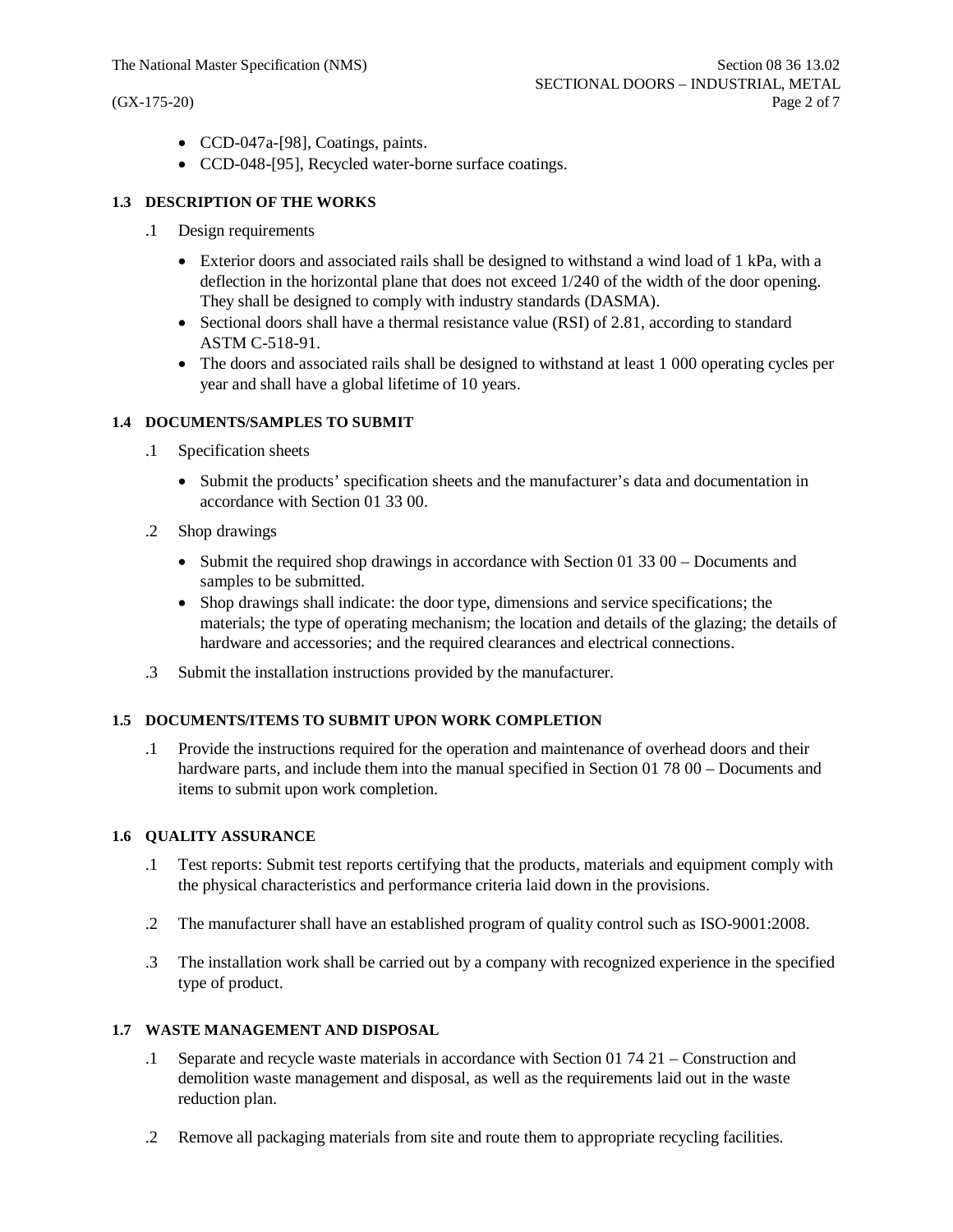- .3 Place corrugated cardboard, polystyrene and plastic packaging materials in the appropriate on-site recycling bins in accordance with the waste management program in effect on the site.
- .4 Route unused metal wiring and items to a metal recycling facility approved by professionals.
- .5 Route unused paint products to an authorized collection site for hazardous materials approved by professionals.
- .6 It is prohibited to dump unused paint products in the sewer, in a stream, in a lake, on the ground or any other place where it might pose a risk to health or the environment.
- .7 Unused or damaged glazing materials are not recyclable and are excluded from municipal recycling programs.

#### **1.8 MAINTENANCE**

- .1 Replacement equipment and materials
	- Provide the required spare parts in accordance with Section 01 78 00 Documents and items to submit upon work completion.
	- Provide the following spare parts for up-and-over sectional doors:
		- .1 Panels;
		- .2 Rollers;
		- .3 Weatherstripping;
		- .4 Springs.
	- Store the equipment at the specified location. Identify each item by associating it with the relevant door.

# **PART 2. PRODUCTS**

#### **2.1 MATERIALS AND EQUIPMENT**

- .1 Galvanized steel plate: Commercial grade, with Z275 zinc coating.
- .2 Steel plate: Commercial grade, complying with standard ASTM A1008/A1008M, type (E), surface-mounted, with woodgrain or smooth finish.
- .3 Aluminum profiles: AA6063-T5 alloy of the Aluminum Association.
- .4 Primer paint: Complying with standard CGSB-1.181, for galvanized steel works.
- .5 Thermal insulation: Complying with design and environmental requirements.
- .6 Glazing: Complying with design requirements.

### **2.2 DOORS**

- .1 The doors shall be the GX-175-20 model, as manufactured by Portes Garex.
- .2 Polyurethane foam insulation, without CFC & HCFC at a density of 40.4 kg/m<sup>3</sup>. The insulation shall comply with the standard ONGC 51-GP-21M & 51.26-M86.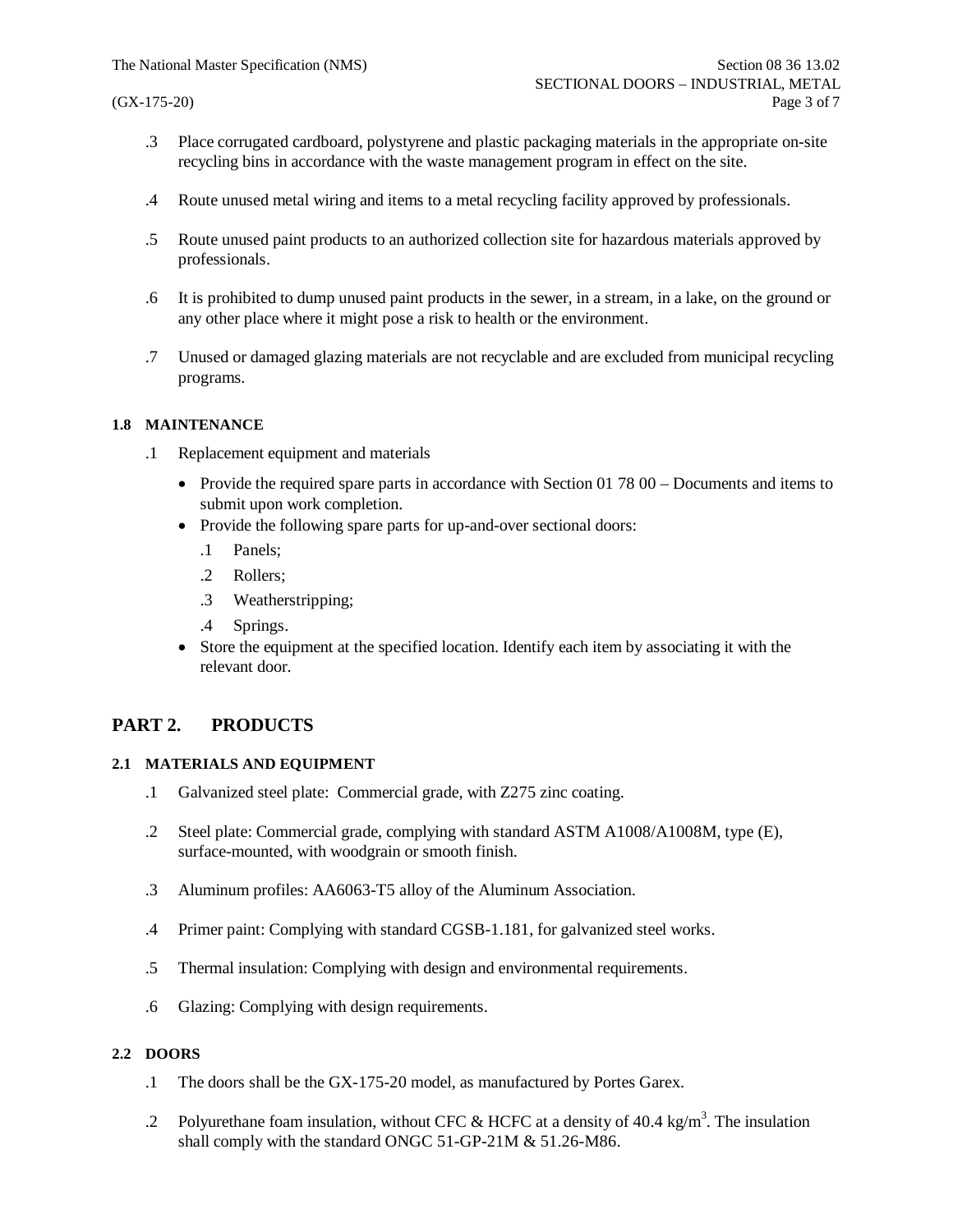- .3 Panels: Made of 26-gauge rolled steel panels fitted with 20-gauge steel reinforcement bars. Panels shall be 45 mm thick and have a woodgrain or smooth finish with 4 horizontal grooves.
- .4 Windows: 3 mm double-glazed sealed units mounted on a stainless steel spacer. Glazing shall be inserted into a PVC frame. The size and number of windows shall conform to the specifications.
- .5 Glazed panels: 3 mm double-glazed sealed units mounted on a stainless steel spacer. Glazing shall be inserted into a 1.73 mm thick tubular aluminum profile, which shall be white, black or naturally coloured anodized aluminum.
- .6 Assembly of the various parts: Arc or spot welding, riveting, or by means of adhesive and screws.
- .7 Primer paint: Doors shall be manufactured from prepainted steel parts.

#### **2.3 PREFINISHED STEEL PLATE**

- .1 Prefinished steel plate, factory-coated with a layer of polyester.
	- Colour: white.
	- Specular gloss: 30 units minimum, with a tolerance of  $\pm$  5 units, according to the standard A-653, CS type B.
	- · Thickness of the paint layer: At least 20 micrometres.
	- Resistance to weathering: 10 years.

## **2.4 WEATHERSTRIPPING**

- · **PVC** weatherstripping, full width at the top and bottom of each section to ensure thermal breakage and airtightness according to standard ASTM E-283.
- · U-shaped extruded neoprene weatherstripping, full width, to install at the bottom of the doors in a **PVC or aluminum** extrusion.
- · 65 mm flexible weatherstripping installed on top of the upper panel using a **PVC or aluminum** moulding.
- · Extruded weatherstripping made of **PVC, commercial aluminum or aluminum screw cover** and high-quality vinyl for intense cold, to install on the side and top bars of the door frames, in accordance with the manufacturer's specifications. The weatherstripping colour shall be selected from the manufacturer's standard colours

#### **2.5 TYPE OF DOOR OPERATION**

- .1 Doors shall be equipped with the following accessories depending on the type of door operation.
	- · Manual operation: Two handles installed inside.
	- · Mechanical operation: **chain pick, chain hoist.**

#### **2.6 INDUSTRIAL HARDWARE**

- .1 Guiding rails: **Standard configuration, for door opening with low headroom, elevation, vertical or roof pitch**, 75 mm in width, galvanized steel at least 2.75 mm (12 gauge) thick, bare metal.
- .2 Guiding rail brackets: Continuous or galvanized steel angle, 2.75 mm (12 gauge) thick, bare metal.
- .3 Balancing springs: 10 000-cycle oil-tempered heavy duty torsion springs, fitted with brackets in accordance with the manufacturer's specifications.
	- · Cable drum: 133 mm minimum, die-cast aluminum.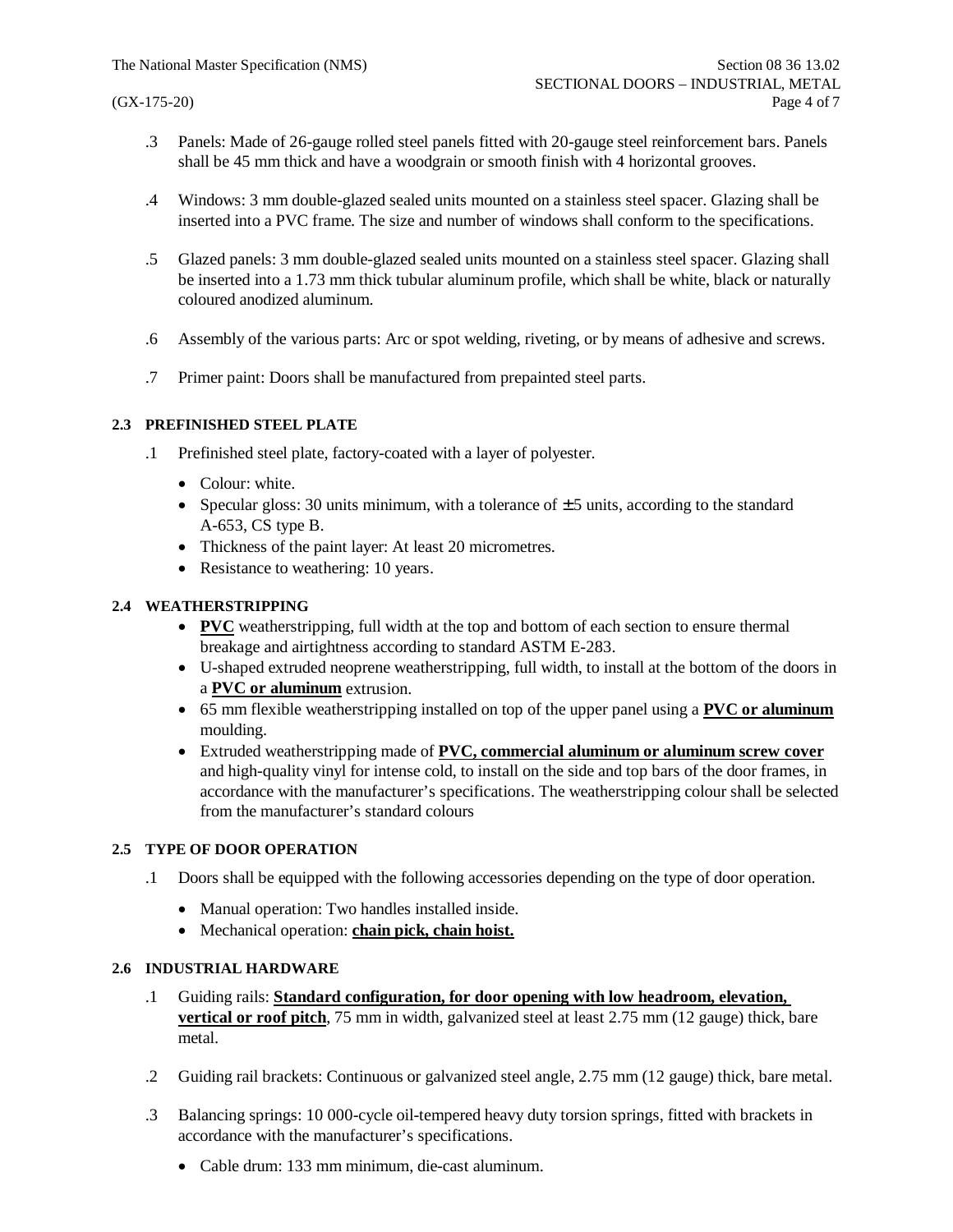- Shaft: Diameter of 25,4 or 32 mm, galvanized steel.
- .4 Top roller holders: Galvanized steel, 3.13 mm thick, adjustable.
- .5 Rollers: Hardened steel, oil lubricated, free lateral movement, ball bearing, 75 mm diameter, solid steel bandage.
- .6 Hinges: Heavy duty, single or double, galvanized steel, 3.13 mm thick, in accordance with the manufacturer's specification.
- .7 Cable: Aircraft cable, galvanized steel, 4 mm diameter minimum, in accordance with the manufacturer's specifications.
- .8 Reinforcements: Doors 3708 mm and over shall be provided with horizontal reinforcement bars. The type of reinforcement bar will depend on the door's width. Consult the engineering department in order to comply with deflection standards.
- .9 Precision bearing: High-quality ball bearing for doors over 300 kg or more than 50 000 cycles.
- .10 Pusher springs.
- .11 Rail guards: Height of 1524 mm, shaped steel plate approximately 5 mm thick.
- .12 101 mm diameter exhaust port.
- .13 Safety device that immobilizes door upon detection of a cable break when closing the door; maximum load of 1 000 kg.
- .14 Steel caps, 20 gauge, 1.06 mm.

### **2.7 ELECTRIC DOOR OPENERS**

- .1 Electric door openers: With driving shaft, **central or side** mounting.
- .2 Electric motors, control devices, remote control stations with push buttons, relays and other electrical devices: CSA-approved, in a CSA-type enclosure.
- .3 Electrical power supply: **120, 240, 600**V, **1, 3** phases, 60Hz.
	- Motor:  $\frac{1}{2}$ ,  $\frac{3}{4}$ , 1 hp.
- .4 Control devices comprising a built-in motor reversing switch, a thermal protection device against overloads, and a push button, as appropriate. Optional solenoid brake.
- .5 Tensioning bar between the door shaft and the actuator.
- .6 Control devices:
	- Remote control stations with push buttons: Surface-mounted, with push buttons identified as OPEN-STOP-CLOSE.
	- · Key switch installed on push button.
	- Photoelectric cell.
	- Auto-close timer.
	- Remote transmitter.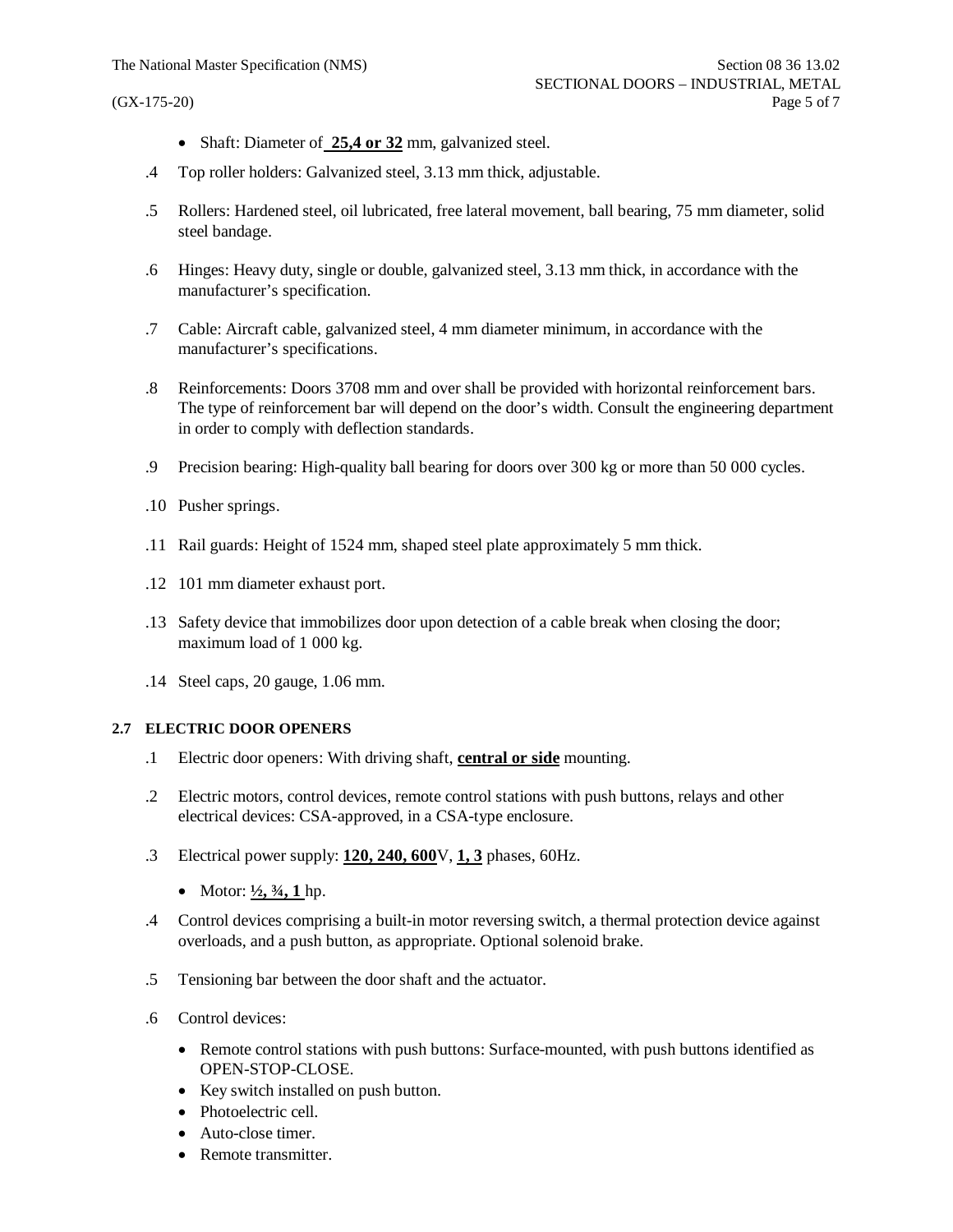- Safety switch: Set of contactors hidden in a rubber safety edge at the bottom of the doors and along the full width of the doors. When an obstacle is detected, this device stops the closing of the door and command its immediate reopening.
- .7 Manual operation of doors equipped with a door opener with a driving shaft
	- · A device, operated from the ground, shall allow for the disengagement of the opener's driving shaft and the manual operation of the door in case of failure of the power supply.
	- The door opener shall include the following:
		- .1 A lock switch that cuts the power supply as long as the door opener is in manual operation mode.
- .8 Manual operation of doors equipped with a central door opener
	- The door opener must be connected to the door via a device that allows for quick uncoupling in case of failure of the power supply.
- .9 Automatic switch-on and switch-off lighting fixtures, equipped with a timer.
- .10 Door operating speed: 300 mm/s.
- .11 Control transformers: For 24 VAC control voltage.
- .12 Mounting brackets: Galvanized steel, thickness and dimensions that meet the installation requirements.

# **PART 3. IMPLEMENTATION**

#### **3.1 MANUFACTURER'S INSTRUCTIONS**

.1 Compliance: Comply with the manufacturer's written requirements, recommendations and specifications, including technical bulletins and installation instructions provided in the product catalogs and on packaging cartons, as well as indications found on specification sheets.

#### **3.2 INSTALLATION**

- .1 Install doors and related hardware parts according to the manufacturer's instructions.
- .2 Secure rails and door openers properly and fix the brackets to the load-bearing framework.
- .3 If necessary, touch up the areas where the galvanized finish has been damaged during assembly with primer.
- .4 Install electrical motors, control devices, control stations with push buttons, relays and other electrical equipment required for the operation of the doors.
- .5 Lubricate springs and adjust moving parts to ensure smooth operation of doors.
- .6 Adjust weatherstripping to ensure proper weathertightness.
- .7 Adjust doors to ensure smooth operation.